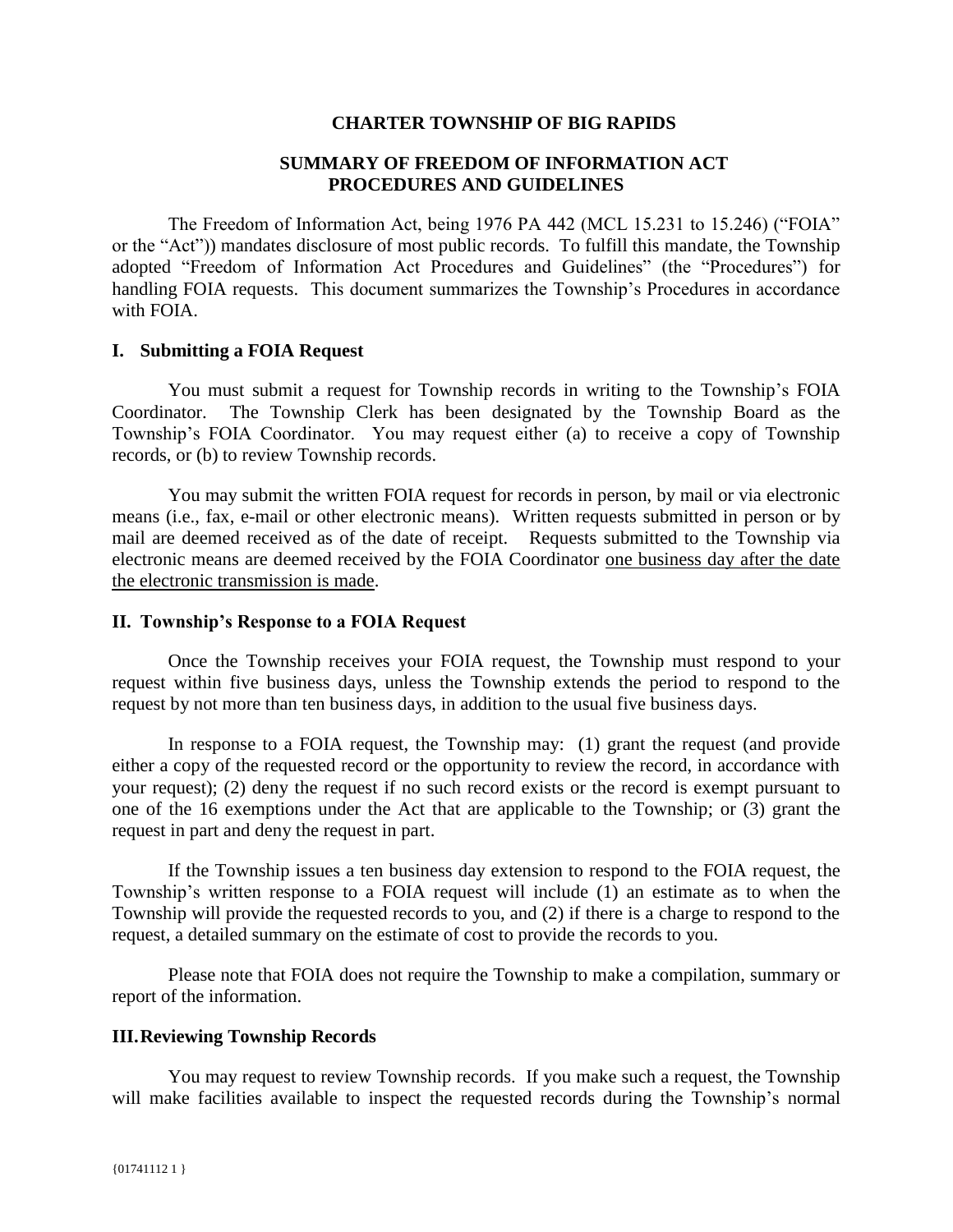business hours and when the records can be reasonably made available. You must submit a request form describing the requested documents prior to the Township allowing the inspection of the records.

You cannot write or take any notes on original Township records that you are reviewing and you will only be allowed to have an erasable pencil with you to take notes. No pens or indelible writing instruments are allowed. A Township official will be present during the inspection of Township records if original records are involved and you may be charged a fee to defray the Township's cost of the monitoring service to protect the records from loss, unauthorized alteration, mutilation, or destruction. Original records cannot be removed from the area provided for inspection and note taking.

## **IV.Requesting Copies of Township Records**

You may request to receive copies of Township records. The Township will review the available records and provide you with copies of the records unless the records do not exist, are not in possession of the Township, or exempt from disclosure under FOIA.

## **V. Calculation and Payment of Fees; Deposit**

Under FOIA, the Township may charge a fee for providing you with a copy of a public record, including labor costs, where the failure to charge a fee would result in unreasonably high costs to the Township because of the nature of your request. If the time required to respond to a FOIA request exceeds one-half hour, the request will be deemed to result in unreasonably high costs to the Township. Prior to responding to a request, the Township will provide you with a written estimate of the applicable fees. The Township may require the payment of a deposit or, in certain circumstances, waive payment of the fee altogether.

# A. Calculation of Fee

The Township may charge you a fee for searching, reviewing, redacting, copying and mailing requested records. The fee will be limited to actual mailing costs, and to the actual incremental cost of duplication or publication including labor, the cost of search, examination, review, and the deletion and separation of exempt from nonexempt information pursuant to Section 14 of FOIA. The Township will mail the available requested records to you upon payment of the applicable fees. The fees charged by the Township for responding to your request may include:

- a fee for the Township's labor costs directly associated with (1) making copies (including paper or digital copies), (2) searching for, locating, and examining the requested records, and (3) for the necessary review of and separation and deletion of exempt information from nonexempt information. You will not be charged for the redaction of documents if the Township previously redacted the public record in question and the redacted version is still in the Township's possession.
- the Township's actual cost of mailing for sending the records to you. The Township will not send documents via overnight delivery service or expedited shipping (or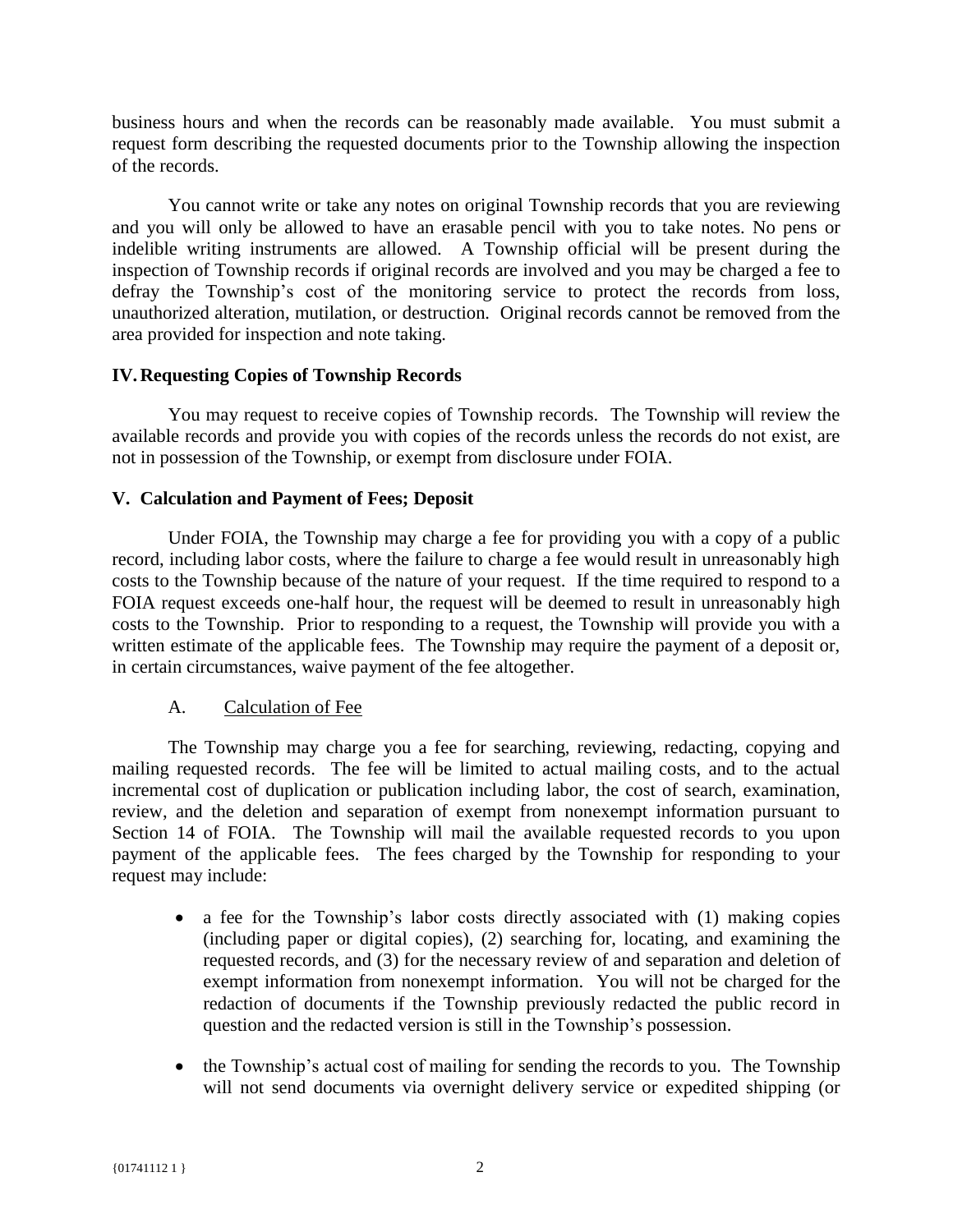obtain shipping insurance on such mailing) unless you specifically request such services in writing and agree to pay for such costs.

- the cost to copy the records. The incremental cost of copying the records is ten cents per 8 1/2″ x 11″ or 8 1/2″ x 14″ sheet of paper. The Township may copy records using double-sided printing (if available). If the Township needs to send the records to a commercial copy center for copying, you will be charged for those costs.
- the Township's actual costs to copy photographs, audio or videotapes, microforms, maps or plans including any costs incurred to have a third-party make such copies. If a Township official or employee is required to deliver and/or pick up the public records and/or copies of public records, you will be charged for the labor hours (calculated in accordance with the Procedures), spent and applicable mileage (at the then-current IRS mileage reimbursement rate).

For labor costs to comply with a request, the Township will charge the hourly wage of its lowest-paid employee capable of performing the necessary task regardless of whether that person is available or who actually performs the labor. The labor charges will be billed in increments of 15 minutes or more and all partial time increments will be rounded downward. The labor charge will include an amount equal to one-half (50%) of the applicable hourly wage to cover (or partially cover) the cost of the fringe benefits (if any) for the lowest-paid employee; provided, however, that such amount will not exceed the actual costs of the fringe benefits.

The review and separation of exempt from non-exempt information may be performed by a Township official or employee or, if necessary, outside legal counsel. For services performed by outside legal counsel, the Township may charge the legal counsel's time; the charge will not exceed an amount equal to six times the then-current state minimum hourly wage rate. The Township will provide you with a notice as to the name of the contracted person or firm in the Township's detailed itemization of costs. The charges for such services will be billed in increments of 15 minutes or more and all partial time increments will be rounded downward.

### B. Fee Waiver

The Township may waive all or a portion of the fees for the search and copying of records if the Township determines that a waiver or reduction of the fee is in the public interest because searching for or furnishing copies of the public record can be considered as primarily benefiting the general public. A public record search shall be made and a copy of a public record shall be furnished without charge for the first \$20.00 of the fee for each request by either: (a) person submits an affidavit stating that they are indigent and receiving specific public assistance, or (b) if not receiving public assistance, stating facts showing inability to pay the cost because of indigency. If a requesting person is ineligible for a discount, the Township shall provide written notice of ineligibility and the reasons for ineligibility in the Township's response to the FOIA request.

Under the Procedures, you may be ineligible for a fee reduction or waiver if: (a) you previously received discounted copies of public records from the Township twice during the calendar year; (b) you are making the records request in conjunction with outside parties who are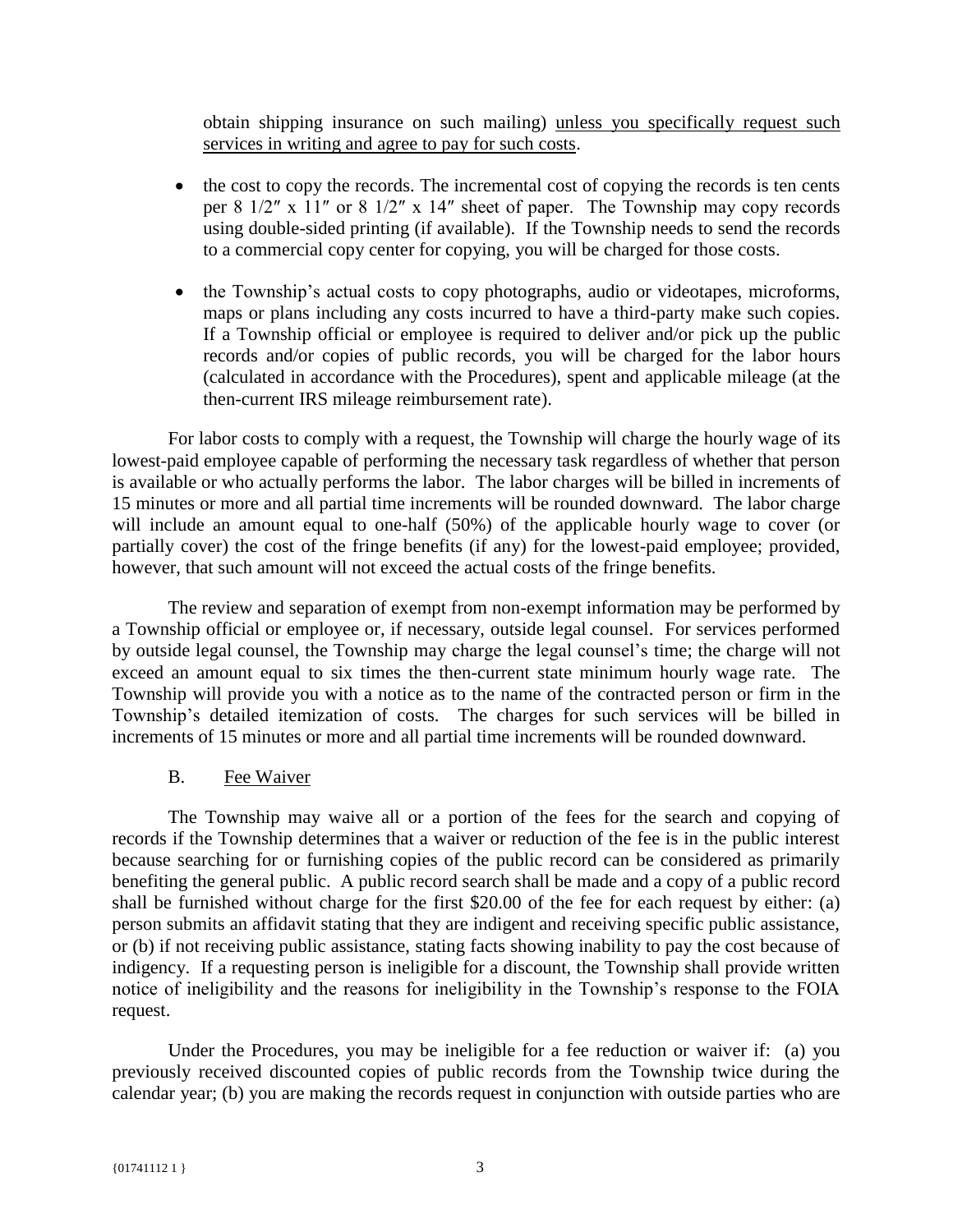offering or providing payment or other remuneration to you to make the request; or (c) you are a specific type of nonprofit corporation (as provided in FOIA and the Procedures).

# C. Deposit

If it is anticipated that a charge will exceed Fifty and 00/100 (\$50.00) Dollars, you may be required to pay a good faith deposit prior to the Township fulfilling the request for the records, but the deposit will not exceed one‐half of the total anticipated fee. In certain circumstances, the Township may require payment of a deposit equal to 100% of the estimate charge for fulfilling your request for records, if you previously failed to pay the total amount due from a prior FOIA request to the Township.

# **VI. Rights to Appeal**

You can appeal decisions made with respect to the records that you requested, if the request was denied or denied in part, or the amount of the calculated fee for responding to your request. An appeal from a determination by the FOIA Coordinator or from a decision of the Township Board may be taken to the Mecosta County Circuit Court.

## A. Appeal of Denial of Records (in whole or in part)

You have the right to submit to the Township Board, a written appeal that specifically states the word "appeal" and identifies the reason or reasons that you assert in support of reversal of the failure of disclosure of the public records that were not disclosed. In the alternative, you have the right to seek judicial review of the denial or nondisclosure.

Under Section 10 of FOIA, you have the right to receive attorney fees and damages, if, after judicial review, the Mecosta County Circuit Court determines that the Township has not complied with Section 5 of FOIA and that the court orders disclosure of all or a portion of a public record that had not been disclosed to you by the Township.

# B. Appeal of Calculation of Fee

A requesting person may appeal the amount of a fee to the Township Board or the Mecosta County Circuit Court if that fee exceeds the amount permitted under these Procedures and FOIA.

An appeal on the amount of the fee to the Township Board must specifically include the word "appeal" and identify how the required fee exceeds the amount permitted under the Procedures or the Act.

If you the requesting person files a fee appeal with the Circuit Court, the Township will not complete the processing of the written request for the public record at issue until the court resolves the fee dispute.

Within 10 business days after receiving a written appeal of the fee, the Township Board is required to: (1) Waive the fee; or (2) reduce the fee and provide written notice as to the basis for the remaining fee; or (3) uphold the fee and provide written notice as to the basis for the fee;